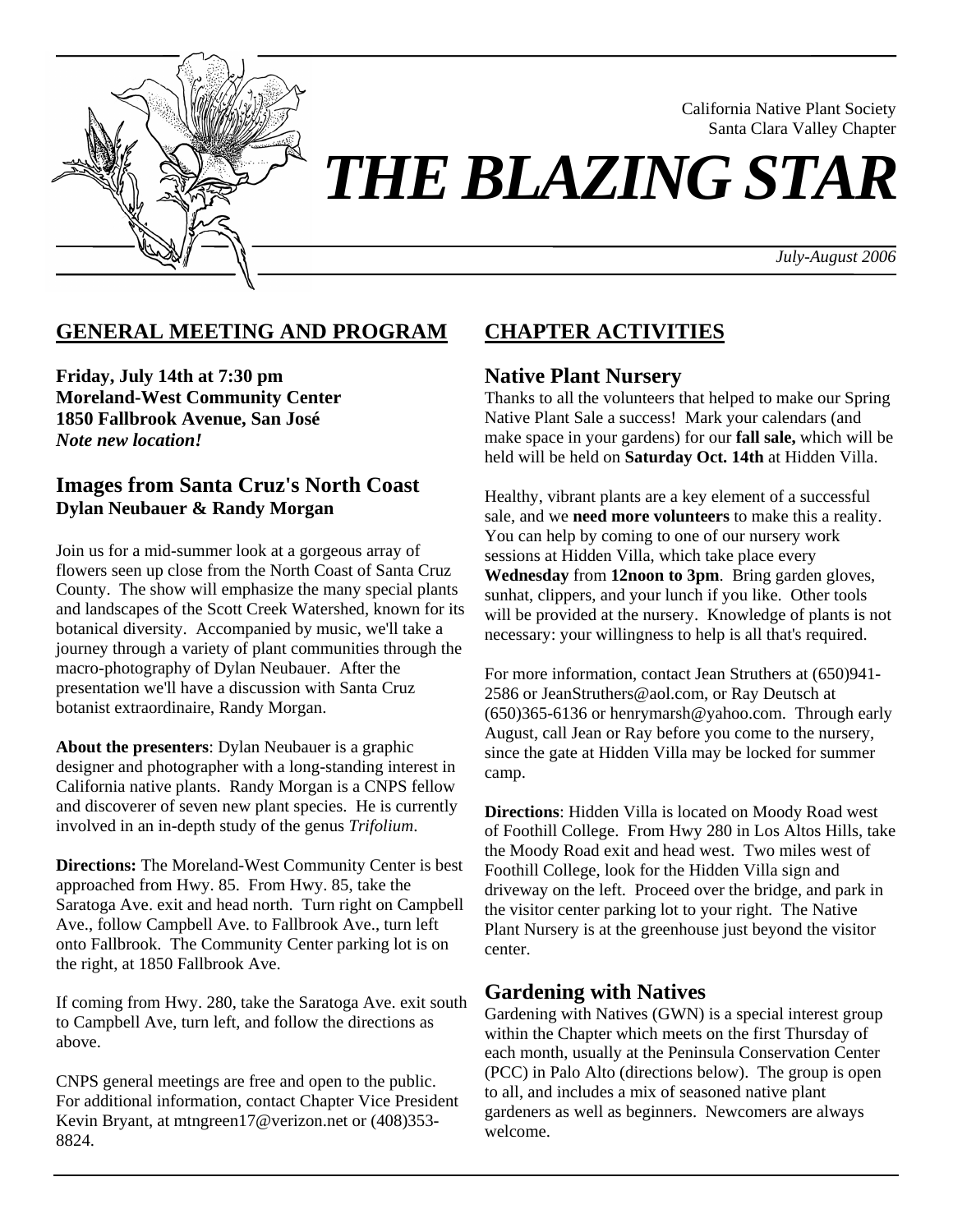**Tuesday, July 18, 7-9pm**, at PCC, Palo Alto **Birds and Native Plant Habitat**, a talk by **Josiah Clark**. Ecologist, birder, and photographer Josiah Clark explains how improved habitat, of which native plants are a critical component, sustains bird populations. He has worked in San Francisco's parks over the last decade with the goal of maximizing biodiversity and productivity for wildlife.

#### **Thursday, August 3, 7-9pm**, at PCC, Palo Alto **Converting a Lawn to a Native Plant Garden**, a talk by **Annaloy Nickum**.

Since 1999, Annaloy Nickum's business, Wildscapes Garden Design, has specialized in California natives combined with compatible non-natives. Gardens designed by her have been featured in the Going Native Garden Tour. As the garden design consultant with Yerba Buena Nursery, she has traveled throughout the South Bay to advise residents on how to introduce California natives into their gardens.

**Directions to the PCC**: PCC (Peninsula Conservation Center), 3921 E. Bayshore Road, Palo Alto. From Highway 101, take the "San Antonio North" exit, get immediately into the left-hand turn lane, and turn LEFT onto East Bayshore. This will curve around to the left, then right. Turn right on Corporation Way. Then turn into the first driveway on your left, which leads to the PCC parking lot. The meeting is in the **Raptor Suite on the first floor.** 

For more information on the Gardening with Natives group, visit its website at **www.GardeningWithNatives.com**. GWN maintains a Yahoo group with over 300 members, a true resource for native plant gardeners in this area. To join the Yahoo group, visit **groups.yahoo.com/group/ GardeningWithNatives**. To contact the GWN Steering Committee, email GardeningWithNatives@yahoo.com or call Arvind Kumar at (408)274-6965.

## **Wildflower Show - Thanks to All!**

Thanks to all of you who helped with the Wildflower Show on April 21-23, which the Chapter has presented annually since 1973. The show this year displayed 511 different plant species in 75 families. Twenty-six species were new to our show, and 18 of these were native to California. Our attendance was significantly increased over last year, in part due to a timely article in the San José Mercury News and the attendance of Mission College students and faculty.

It's always wonderful to see so many folks turn up to volunteer; everyone knows their jobs so well! Special thanks to our new coordinator David Chapman, who was assisted by Stephen Buckhout and Stella Yang, outgoing

coordinators. Thanks also to everyone else who helped with hospitality, set-up, take-down, keying, book and poster sales, surveys, the greeter table, flower collecting, publicity, displays, garden clean-up, and specimen presentation. We also very much appreciate our vendors, and much gratitude also goes to Judy Mason and Arvind Kumar, who presented very popular classes on wildflower identification and gardening. We have also been fortunate for the past four years to hold the show at Mission College, which has been a very accommodating venue and has shown us much hospitality and support.

The Wildflower Show continues to be an important education and outreach event for our Chapter, and we hope you can all join us again as volunteers or visitors at next year's 35th edition!

# **Native Hill - Weeds vs. Natives**

The extra rains this year have encouraged a profusion of weeds that have outcompeted the native plants at some locations at Native Hill this past spring.

Large areas of the garden were set aside for spring annuals such as California poppies, lupines and clarkia. However, the lupines and clarkia are in short supply this year and the poppies although present are not abundant. It has been an uphill battle to remove the non-natives this year, and our plan for the fall is to plant more perennials, especially ground covers such as *Salvia sonomensis* and *Grindelia stricta* var. *platyphylla*, to reduce the area available for nonnatives and eventually reduce the workload involved in weeding.

Our biggest success this year was a native grassland planting with several perennials and numerous annuals. At the beginning of June the Fremontias, sages and especially the woolly bluecurls provided an unforgettable sight with their rich hues and collections of bees and hummingbirds in their never ending search for nectar.

If you would like to volunteer at the garden or be added to the email list to be notified of upcoming workdays, contact Phil Higgins at phidor@juno.com or (650)941-4752.

# **Keying with Natives**

Join us on the last **Friday** of every month, from **6:30pm - 8:30pm,** in a fun gathering to meet with other native plant enthusiasts to sharpen your keying skills. We meet at the PCC building in Palo Alto. The next meetings will be Fridays, **June 30, July 28** and **August 25.** Contact David "Tex" Houston for more details, (650)303-2777 or tex009@sbcglobal.net.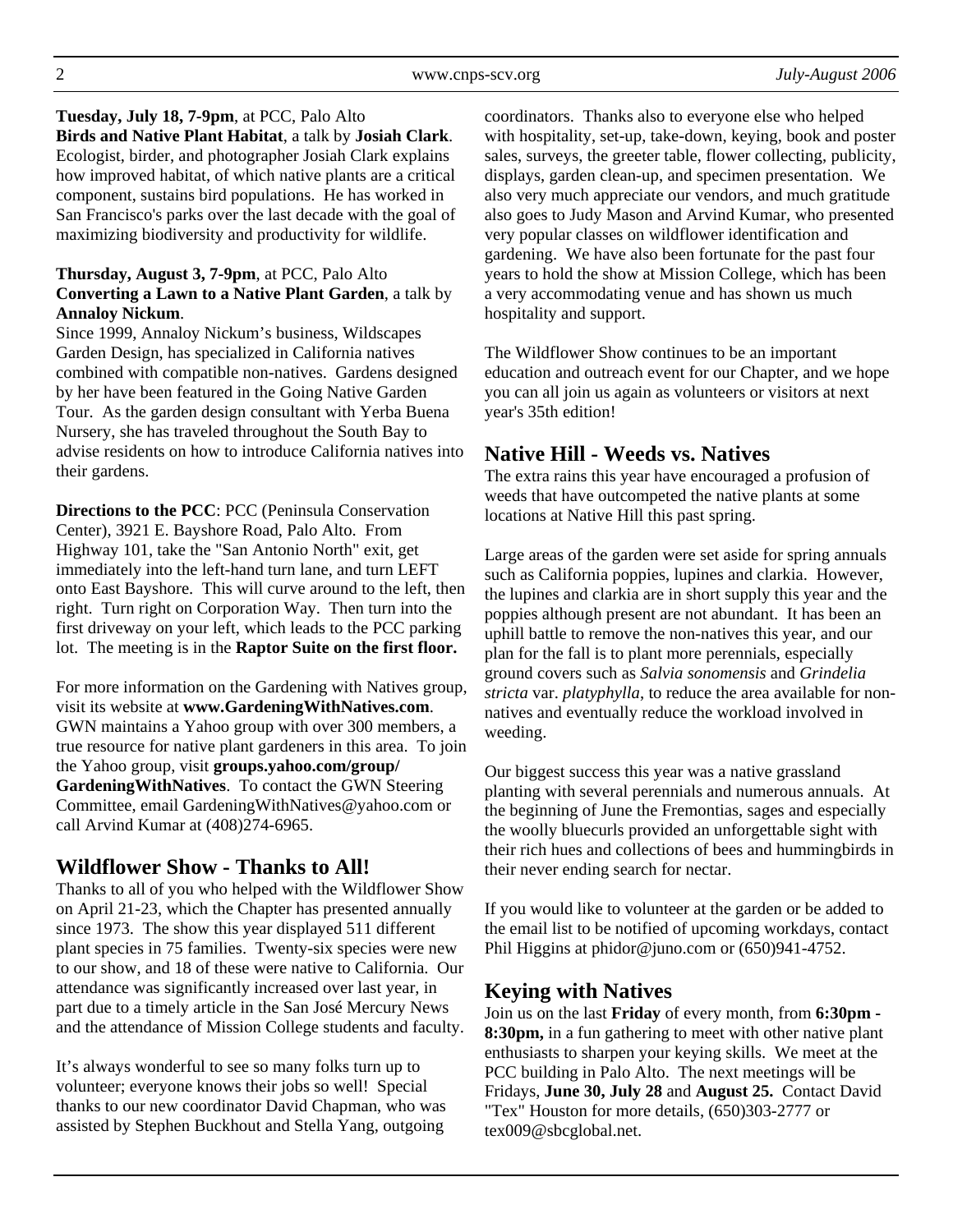## **Habitat Restoration at Edgewood Park**

Join us as we restore sensitive habitats at Edgewood and enjoy summer wildflower displays. Weeding sessions take place **Friday mornings at 8:30am**, **Wednesday evenings at 5:30pm,** and on occasional **Saturdays at 9am** throughout the year. Our next Saturday outings are planned for **July 15** and **July 29**.

Work sites vary depending on the season and size of the group. Sometimes nature times a wildflower display to coincide with the group's visit to a work site. For details including meeting places, please see the schedule at the Edgewood Weed Warriors website, at **edgewood.thinkersrus.net**, or call Ken Himes at (650)591- 8560. For the Friday sessions call Ken or contact John Allen at jcakwa@earthlink.net. John can also add you to the Friday sessions email list at your request.

# **Broom and Thistle Eradicators**

First Time Weeding in Foothills Park *By Carol Mattsson, Chapter Newsletter Editor* 

In late May I joined a weeding session to remove Italian thistle with the Friends of Foothills Park. It was a mild, sunny day with pretty clouds in the sky. At the Foothills Park entrance the two rangers brightened up when they heard I was there to weed, and enthusiastically directed me to the Orchard Glen parking area.

There I met Jean and Franklin Olmsted and was introduced to several other volunteers, some new, some regulars. Jean handed out large, white, sturdy garbage bags, weeding tools, and gloves and explained that we were going to look for Italian thistle, pull up the plants, but pull off the flower (later seed) heads and put only them in the garbage bags. In the past the weeders had bagged the entire thistle, but new park budget restrictions required them to reduce the amount of garbage they generated.

It was very important to dispose of the flower and seed heads properly because, even unattached to the plant, they can produce mature, viable seeds.

The leaders also made sure everyone knew how to recognize poison oak so we could avoid it.

On the half mile walk to our weeding site, on both sides of the trail, we saw large patches of Italian thistle. It was tempting to stop and pull these obvious large weeds. Jean explained that it's quite satisfying for a group to clear an area of visible weeds, but it is not effective because plants that come up from the seed bank the next year can quickly

reclaim the area. It takes persistent work in the same area to get it cleared and keep it cleared.

When we came to our weeding spot, Jean helped us to recognize Italian thistle plants, and demonstrated effective techniques for stripping the seed heads and blossoms from the plant (deadheading). She also explained that it was best to gather the pulled plants into piles, whereas if they are left on the spot, others may waste time later by seeing the plant and thinking it needs to be pulled.

As we spread out and started weeding, I learned to recognize the thistles by their attractive purple blossoms. I also found several other kinds of weeds and asked why we weren't pulling those as well, since we were here. Franklin explained that, besides the obvious answer of limited volunteer hours, some weeds were more invasive and aggressive than others, which in fact leads to the Cal-IPC ratings CNPS members have heard about. Our group focuses on the most invasive weeds, which means at Foothill Park, depending on the season, they weed Italian thistle, French broom, and yellow star-thistle.

While we weeded in the grassy, green shade next to a stream, we enjoyed pleasant conversation. We observed how cleaning out a check dam downstream can cause erosion by increasing the stream gradient upstream; and the difference between hedge parsley and bur chervil. One weeder startled us by suddenly dashing away from his weeding spot and hopping up and down. We didn't know what to think until he explained, "Ants!" Another weeder unintentionally confirmed his finding a half hour later. One of the volunteers found an upside down old birdhouse in a tree across the stream. He cleaned it out, adjusted a wire to reorient it, and thus restored the house to a viable bird habitat, complete with a tiny chimney.

At noon we finished our weeding session, and took our bags of "precious" seed and flower heads back to the parking lot. We savored the thought of the day's efforts preventing thousands, perhaps millions, of new Italian thistle plants from growing. Most of the weeders went home for lunch, but I stayed in the park and by taking the group's advice on prime hilltop lunch spots nearby, enjoyed a pleasant lunch with a great view before heading for home.

I had a wonderful time, was treated like a celebrity, and enjoyed feeling that my time had been effectively spent improving a natural habitat. I encourage other newcomers to try a weeding session with the Foothills Park Broom and Thistle Eradicators.

Continued on p. 5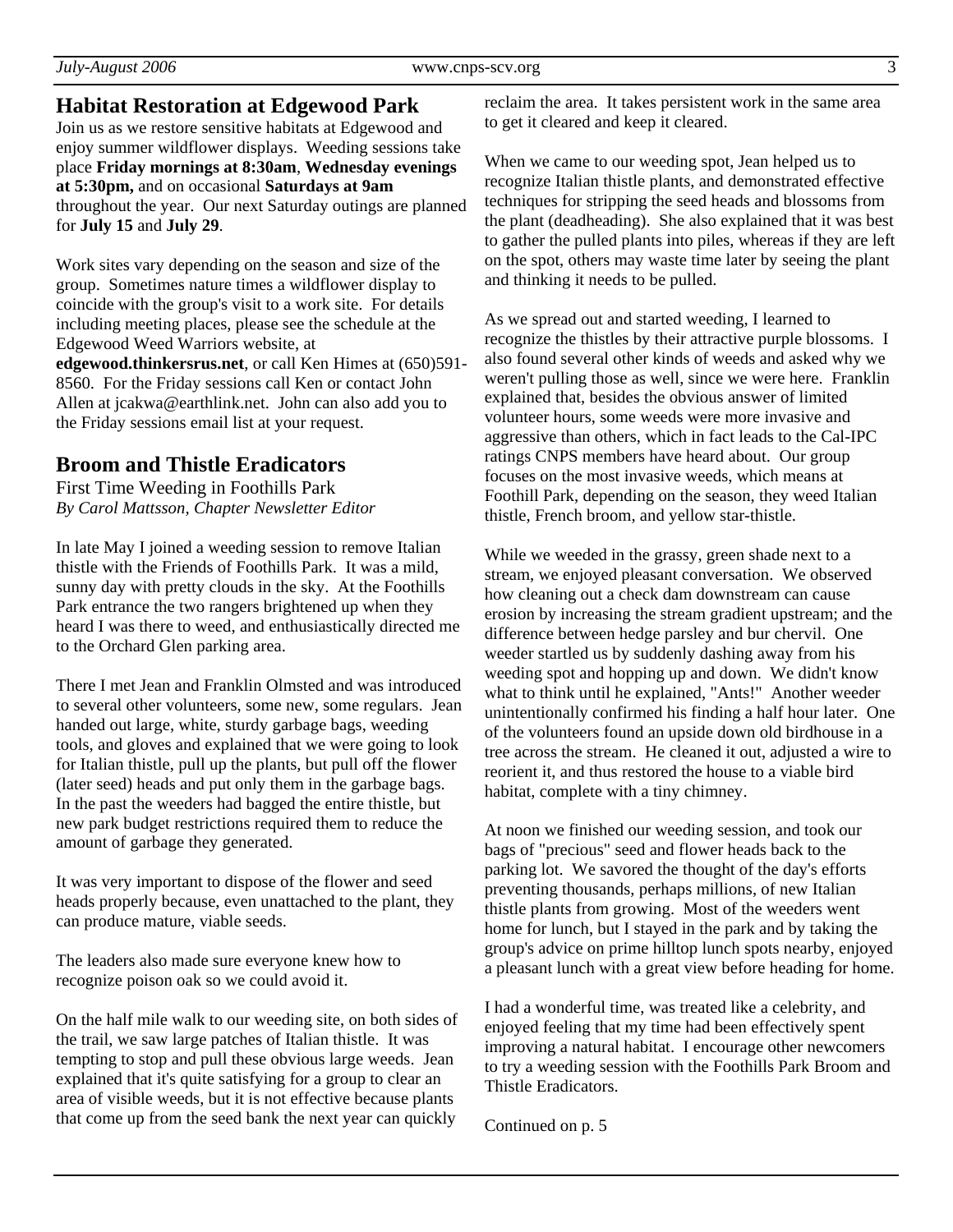For page 4, see file "habitatPage.doc, " Ongoing Habitat Restoration Projects